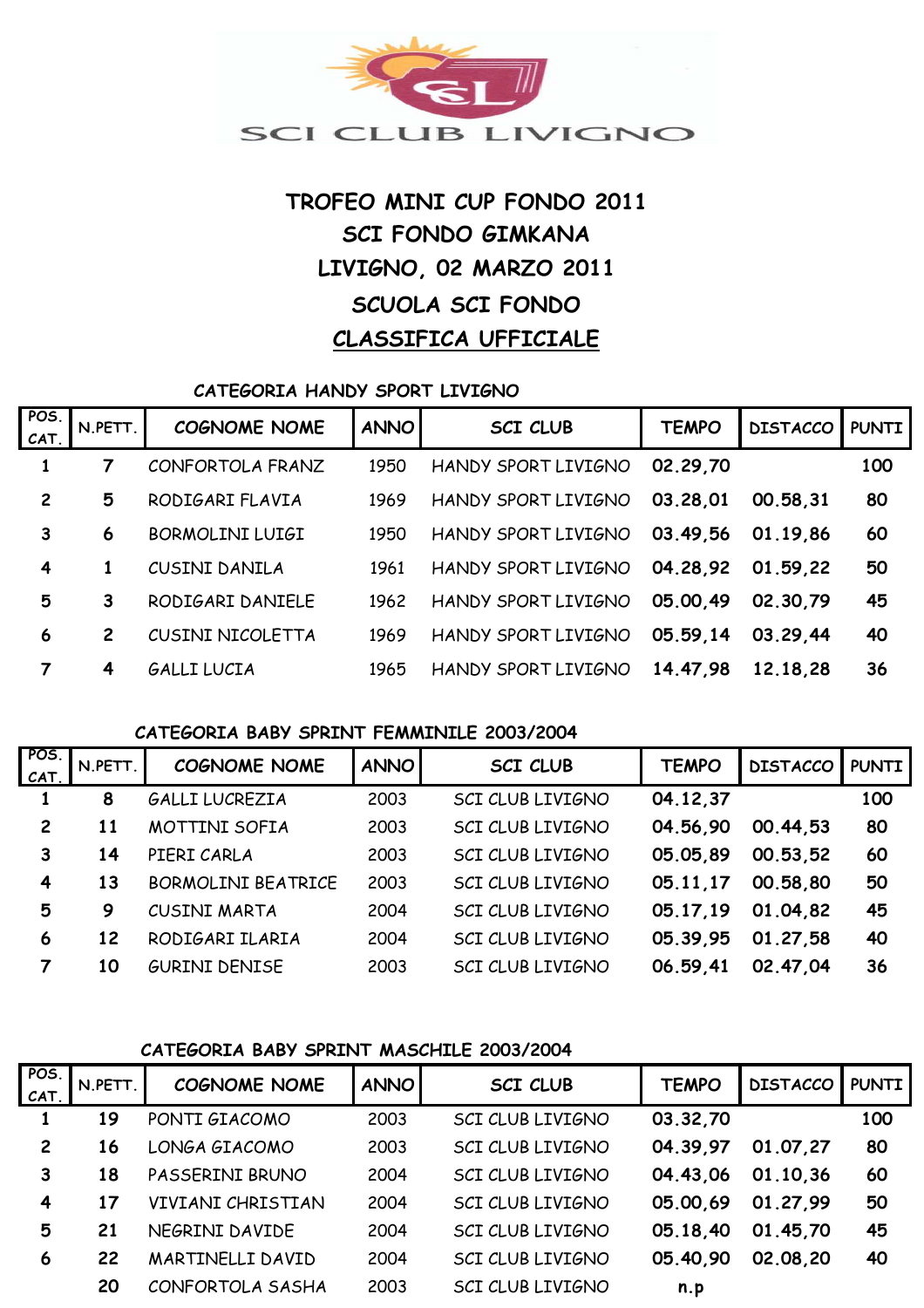### **CATEGORIA BABY FEMMINILE 2001/2002**

| POS.<br>CAT.   | N.PETT. | <b>COGNOME NOME</b>    | <b>ANNO</b> | <b>SCI CLUB</b>         | <b>TEMPO</b> | <b>DISTACCO</b> | <b>PUNTI</b> |
|----------------|---------|------------------------|-------------|-------------------------|--------------|-----------------|--------------|
|                | 27      | SILVESTRI VERONICA     | 2002        | SCI CLUB LIVIGNO        | 03.43.99     |                 | 100          |
| $\overline{2}$ | 28      | <b>BORMOLINI PETRA</b> | 2001        | <b>SCI CLUB LIVIGNO</b> | 03.56.37     | 00.12,38        | 80           |
| 3              | 24      | ROCCA KATERINA         | 2002        | <b>SCI CLUB LIVIGNO</b> | 04.02.14     | 00.18.15        | 60           |
| 4              | 25      | <b>SENSOLI EMMA</b>    | 2002        | <b>SCI CLUB LIVIGNO</b> | 04.04.71     | 00.20,72        | 50           |
| 5              | 26      | SILVESTRI ALESSIA      | 2002        | SCI CLUB LIVIGNO        | 04.12.96     | 00.28.97        | 45           |
| 6              | 30      | PERI ALICE             | 2002        | <b>SCI CLUB LIVIGNO</b> | 04.39.05     | 00.55.06        | 40           |
|                | 29      | PRADELLA BENEDETTA     | 2002        | SCI CLUB LIVIGNO        | n.p          |                 | 36           |

# **CATEGORIA BABY MASCHILE 2001/2002**

| POS.<br><b>CAT</b> | N.PETT. | <b>COGNOME NOME</b>      | <b>ANNO</b> | <b>SCI CLUB</b>         | <b>TEMPO</b> | <b>DISTACCO</b> | <b>PUNTI</b> |
|--------------------|---------|--------------------------|-------------|-------------------------|--------------|-----------------|--------------|
|                    | 35      | <b>CUSINI NICOLO'</b>    | 2001        | <b>SCI CLUB LIVIGNO</b> | 03.14,57     |                 | 100          |
| $\overline{c}$     | 38      | ORSINI LORENZO           | 2001        | <b>SCI CLUB LIVIGNO</b> | 03.56.28     | 00.41,71        | 80           |
| 3                  | 36      | SILVESTRI RUDY           | 2001        | <b>SCI CLUB LIVIGNO</b> | 04.06.88     | 00.52,31        | 60           |
| 4                  | 34      | <b>BORMOLINI MICHELE</b> | 2001        | <b>SCI CLUB LIVIGNO</b> | 04.14.62     | 01.00.05        | 50           |
| 5                  | 33      | <b>LONGA TOMMASO</b>     | 2002        | <b>SCI CLUB LIVIGNO</b> | 04.29.02     | 01.14.45        | 45           |
| 6                  | 37      | RODIGARI MATTIA          | 2002        | <b>SCI CLUB LIVIGNO</b> | 04.33.46     | 01.18.89        | 40           |

#### **CATEGORIA CUCCIOLI FEMMINILE 1999/2000**

| POS<br>CAT. | N.PETT | <b>COGNOME NOME</b>  | <b>ANNO</b> | <b>SCI CLUB</b>         | <b>TEMPO</b> | DISTACCO   PUNTI |     |
|-------------|--------|----------------------|-------------|-------------------------|--------------|------------------|-----|
|             | 44     | SILVESTRI ELISA      | 2000        | SCI CLUB LIVIGNO        | 03.17,20     |                  | 100 |
|             | 43     | MURGIA FEDERICA      | 1999        | <b>SCI CLUB LIVIGNO</b> | 03.36.68     | 00.19.48         | 80  |
|             | 42     | CUSINI SILVIA        | 1999        | SCI CLUB LIVIGNO        | 03.39.91     | 00.22,71         | 60  |
| 4           | 41     | <b>GURINI NICOLE</b> | 2000        | <b>SCI CLUB LIVIGNO</b> | 04.19,70     | 01.02,50         | 50  |
| 5           | 45     | VIVIANI GIULIA       | 2000        | SCI CLUB LIVIGNO        | 04.41,87     | 01.24.67         | 45  |

# **CATEGORIA CUCCIOLI MASCHILE 1999/2000**

| POS.<br>CAT    | N.PETT. | <b>COGNOME NOME</b>    | <b>ANNO</b> | <b>SCI CLUB</b>  | <b>TEMPO</b> | <b>DISTACCO</b> | <b>PUNTI</b> |
|----------------|---------|------------------------|-------------|------------------|--------------|-----------------|--------------|
|                | 48      | PILLER JACOPO          | 1999        | SCI CLUB LIVIGNO | 02.55.65     |                 | 100          |
| $\overline{2}$ | 52      | <b>MOTTINI PIETRO</b>  | 2000        | SCI CLUB LIVIGNO | 03.00.78     | 00.05,13        | 80           |
| 3              | 50      | <b>CUSINI THOMAS</b>   | 2000        | SCI CLUB LIVIGNO | 03.12.07     | 00.16.42        | 60           |
| 4              | 53      | SILVESTRI FILIPPO      | 2000        | SCI CLUB LIVIGNO | 03.17.43     | 00.21,78        | 50           |
| 5              | 51      | <b>GRASSO MATTEO</b>   | 1999        | SCI CLUB LIVIGNO | 03.23.16     | 00.27,51        | 45           |
| 6              | 49      | <b>GALLI LUCA</b>      | 2000        | SCI CLUB LIVIGNO | 03.27.17     | 00.31,52        | 40           |
| 7              | 54      | <b>BORMOLINI JAKOB</b> | 2000        | SCI CLUB LIVIGNO | 03.29.39     | 00.33,74        | 36           |
| 8              | 55      | ORSINI LEONARDO        | 2000        | SCI CLUB LIVIGNO | 03.31,90     | 00.36,25        | 32           |